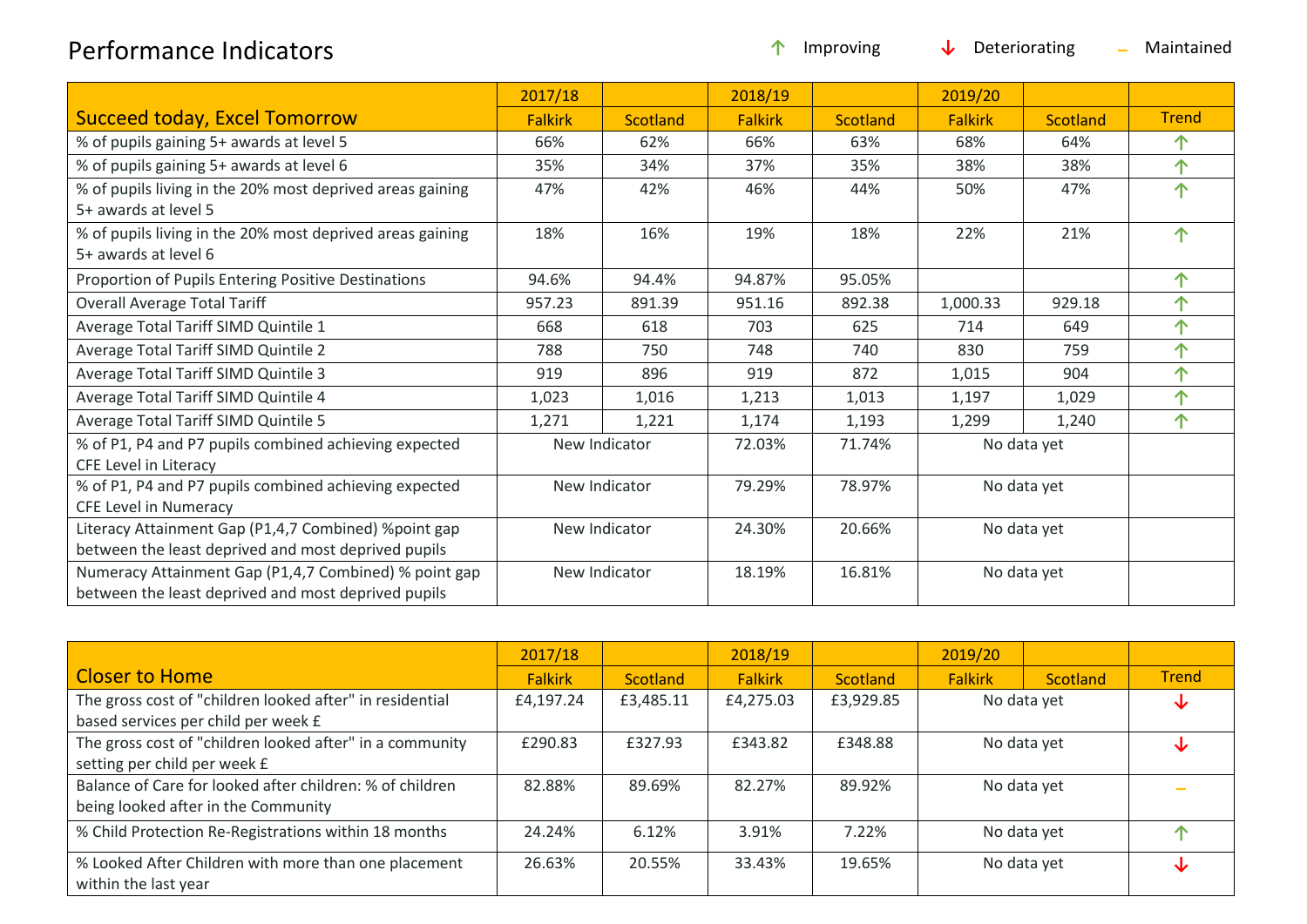|                                                                                         |                           |          | Improving<br>$\mathbf{T}$ |                 | Deteriorating<br>J        |          | Maintained         |
|-----------------------------------------------------------------------------------------|---------------------------|----------|---------------------------|-----------------|---------------------------|----------|--------------------|
| <b>Transformation of Roads &amp; Grounds</b>                                            | 2017/18<br><b>Falkirk</b> | Scotland | 2018/19<br><b>Falkirk</b> | <b>Scotland</b> | 2019/20<br><b>Falkirk</b> | Scotland | <b>Trend</b>       |
| <b>Street Cleanliness Score</b>                                                         | 89.5                      | 92.2     | 91.1                      | 92.8            | 90.84                     | 92.25    | $\hat{\mathbf{r}}$ |
| Road cost per kilometre £                                                               | £10,124                   |          | £10,988                   | £9,822          | £8,742                    | £11,262  | $\triangle$        |
| % of Class A roads that should be considered for<br>maintenance treatment 10-12         | 29.30%                    | 30.16%   | 25.63%                    | 30.03%          | 28.70%                    | 30.57%   | 个                  |
| % of Class B roads that should be considered for<br>maintenance treatment 10-12         | 42.09%                    | 35.90%   | 35.28%                    | 35.71%          | 31.69%                    | 34.96%   | 个                  |
| % of Class C roads that should be considered for<br>maintenance treatment 10-12         | 40.23%                    | 36.16%   | 36.54%                    | 36.25%          | 34.23%                    | 35.14%   | $\hat{\mathbf{r}}$ |
| Percentage of Unclassified roads that should be considered<br>for maintenance treatment | 37.45%                    | 38.99%   | 37.75%                    | 38.25%          | 39.16%                    | 37.83%   | ◡                  |

|                                                                                                                               | 2017/18        |                 | 2018/19        |            | 2019/20        |                          |       |
|-------------------------------------------------------------------------------------------------------------------------------|----------------|-----------------|----------------|------------|----------------|--------------------------|-------|
| <b>Investment Zone</b>                                                                                                        | <b>Falkirk</b> | <b>Scotland</b> | <b>Falkirk</b> | Scotland   | <b>Falkirk</b> | Scotland                 | Trend |
| Number of jobs forecast to be created/secured through<br>Business Gateway with Council-funded support over a 3<br>year period | 840.5          |                 | 816.5          |            | 990.5          |                          |       |
| Percentage of business properties leased by the council<br>that are occupied                                                  | 93.40%         |                 | 94.90%         |            | 93.80%         | $\overline{\phantom{0}}$ |       |
| Number of unique businesses supported through Business<br>Gateway                                                             |                |                 | 1,960          |            | 1,922          |                          | Jz    |
| % of procurement spend spent on local enterprises                                                                             | 32.17%         | 27.40%          | 32.34%         | 28.71%     | 33.00%         | 28.51%                   | ∧     |
| No of business gateway start-ups per 10,000 population                                                                        | 17.61          | 16.83           | 19.33          | 16.7       | 19.77          | 16.41                    | ∧     |
| Cost of Economic Development & Tourism per 1,000<br>population                                                                | 59,482.12      | 91,806.15       | 72,139.55      | 107,386.59 | 54,882.22      | 103,193.67               | ∧     |
| Proportion of people earning less than the living wage                                                                        | 20.40%         | 18.40%          | 18.90%         | 19.40%     | 15.20%         | 16.90%                   | ́灬    |
| <b>Town Vacancy Rates</b>                                                                                                     | 11.94%         | 11.49%          | 14.38%         | 10%        | 14.38%         | 11.71%                   | slz.  |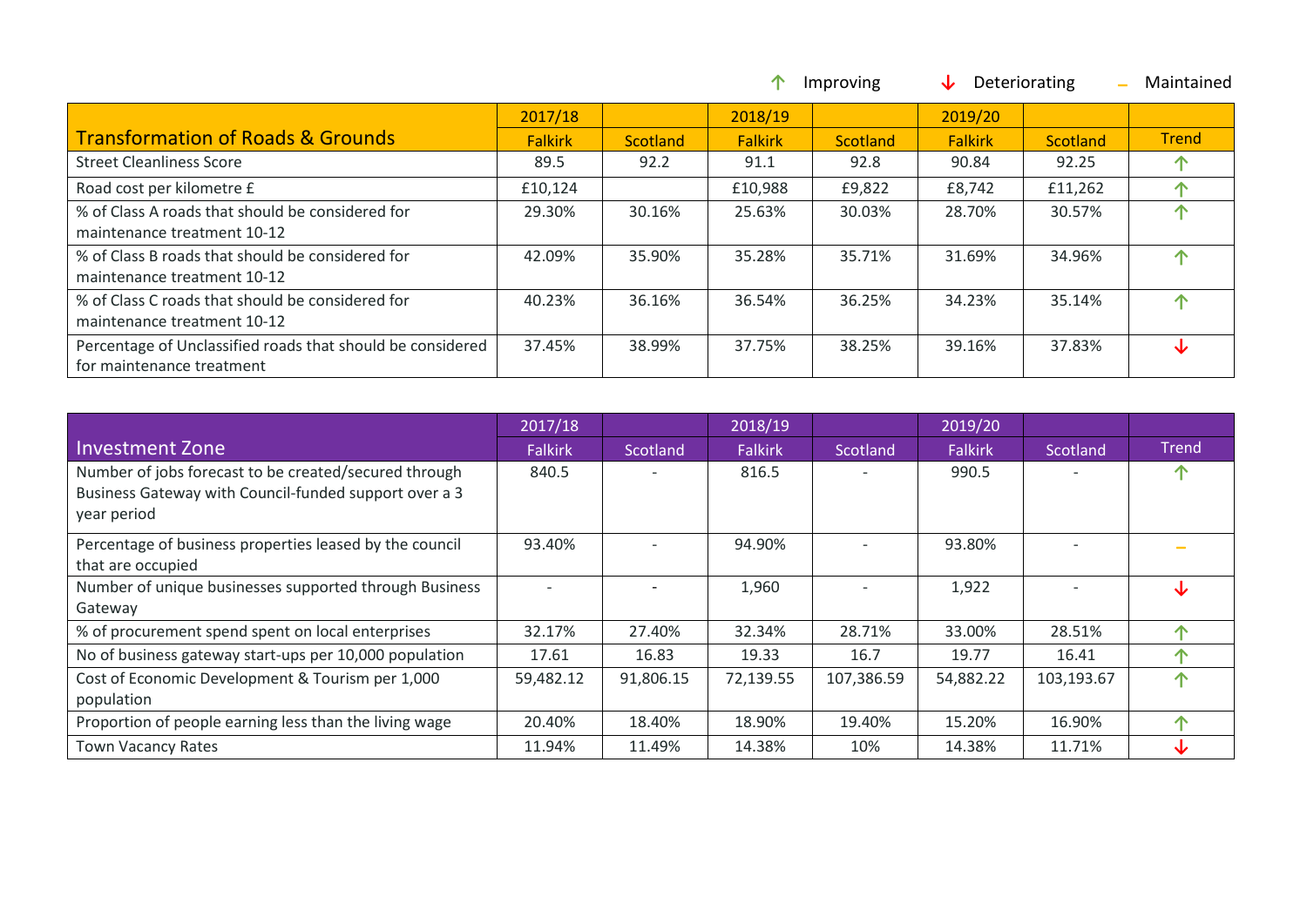|                                                                                                 | 2017/18        |          | 2018/19        |          | 2019/20        |                          |              |
|-------------------------------------------------------------------------------------------------|----------------|----------|----------------|----------|----------------|--------------------------|--------------|
| <b>Employability</b>                                                                            | <b>Falkirk</b> | Scotland | <b>Falkirk</b> | Scotland | <b>Falkirk</b> | Scotland                 | <b>Trend</b> |
| Number engaged in Employment Training with Council                                              | 998            |          | 1,741          |          | 1,017          |                          | ∧            |
| support                                                                                         |                |          |                |          |                |                          |              |
| Number of Modern Apprentices in programmes managed by                                           | 399            |          | 340            |          | 250            | $\overline{\phantom{0}}$ | J            |
| the Council                                                                                     |                |          |                |          |                |                          |              |
| Number of unemployed people accessing jobs via Council                                          | 401            |          | 446            |          | 358            |                          | J            |
| funded/operated employability programmes                                                        |                |          |                |          |                |                          |              |
| Unemployment rate within Falkirk                                                                | 2.5%           | 2.6%     | 3.3%           | 3.1%     | 5.4%           | 5.4%                     | ∧            |
| Median earnings of total resident workers                                                       | £579           | £562     | £561           | £578     | £564           | £595                     | ◡            |
| Youth unemployment rate (April)                                                                 | 3.5%           | 3.1%     | 4.5%           | 3.6%     | 6.6%           | 5.9%                     | ◡            |
| Employment rate (% working age employed/self-employed)                                          | 75.8%          | 74.1%    | 74.1%          | 74.8%    | 75.0%          | 73.5%                    |              |
| % Unemployed People Assisted into work from Council                                             | 22.12%         | 14.40%   | 24.26%         | 12.59%   | 14.45%         | 12.66%                   | J            |
| operated / funded Employability Programmes                                                      |                |          |                |          |                |                          |              |
| Average time taken to deliver a commercial planning<br>application decision                     | 8.96           | 9.34     | 8.1            | 9.09     | 7.14           | 10.54                    | 不            |
| Immediately available employment land as a % of total land<br>allocated for employment purposes | 58.87          | 40.78    | 58.87          | 37.55    | 58.87          | 36.23                    |              |

|                                                           | 2017/18        |          | 2018/19        |          | 2019/20        |          |       |
|-----------------------------------------------------------|----------------|----------|----------------|----------|----------------|----------|-------|
| <b>Climate Change</b>                                     | <b>Falkirk</b> | Scotland | <b>Falkirk</b> | Scotland | <b>Falkirk</b> | Scotland | Trend |
| % of school children travelling actively to school        | 57.30%         |          | 58.20%         |          | No data yet    |          |       |
| Co2 emissions per street light (kg)                       | 134.6          |          | 95.14          |          | 78.88          |          |       |
| CO2 emissions area wide per capita                        | 14.85          | 5.36     | 14.93          | 5.26     | No data yet    |          |       |
| CO2 emissions area wide: emissions within scope of LA per | 4.82           | 5.01     | 4.77           | 4.91     | No data yet    |          |       |
| capita                                                    |                |          |                |          |                |          |       |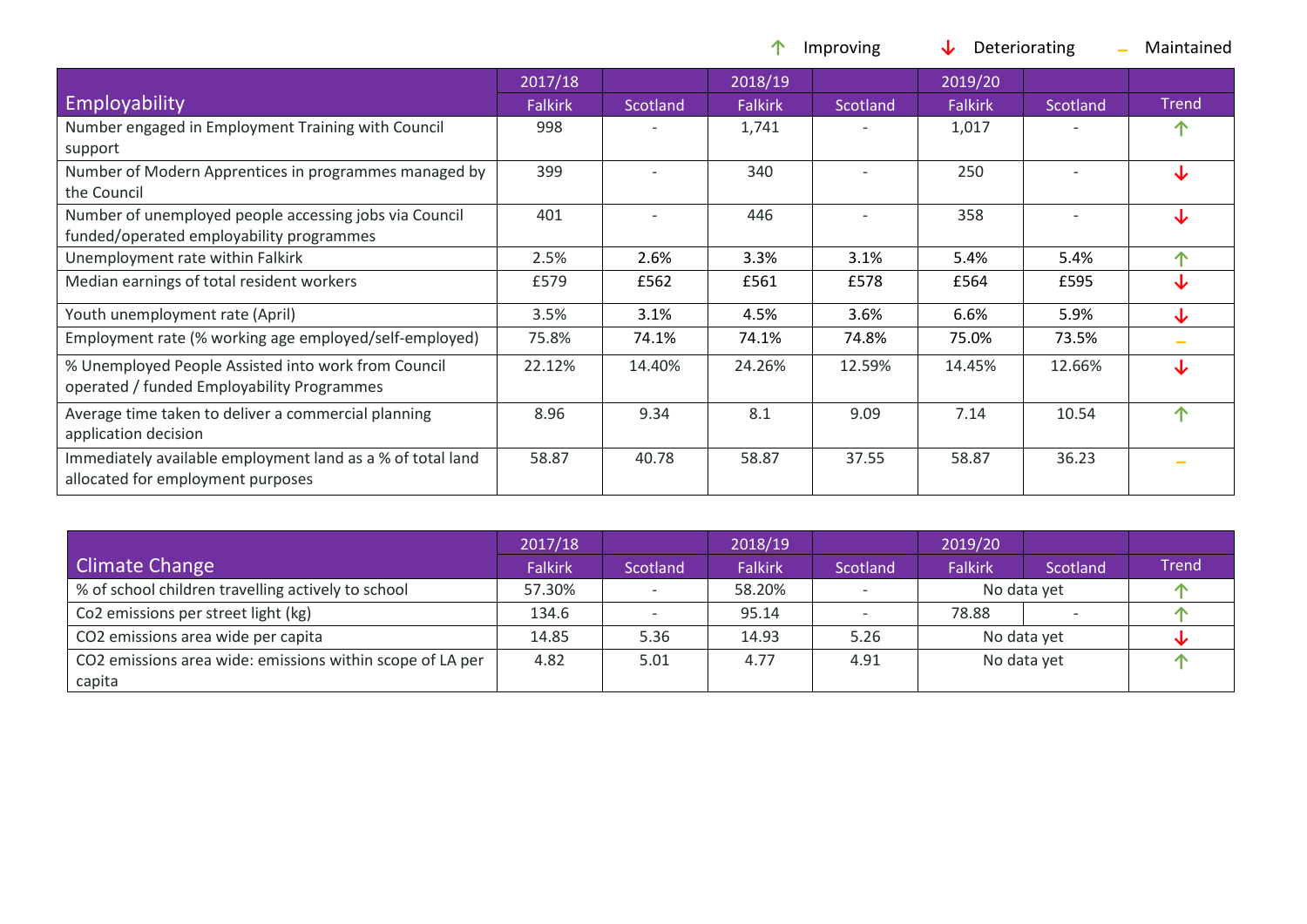|                                                           | 2017/18        |          | 2018/19        |          | 2019/20        |                 |              |
|-----------------------------------------------------------|----------------|----------|----------------|----------|----------------|-----------------|--------------|
| <b>Digital Communities</b>                                | <b>Falkirk</b> | Scotland | <b>Falkirk</b> | Scotland | <b>Falkirk</b> | <b>Scotland</b> | <b>Trend</b> |
| Number of customer accounts created on My Falkirk         | 13,817         |          | 24,528         |          | 37,781         |                 |              |
| Average customer ratings on My Falkirk experience (from a |                |          | 4.1            |          |                |                 |              |
| score out of five)                                        |                |          |                |          |                |                 |              |
| Proportion of properties receiving superfast broadband    | 95.59%         | 91.13%   | 96.70%         | 92.01%   | 97.40%         | 93.27%          |              |

|                                                                                           | 2017/18        |          | 2018/19        |          | 2019/20        |          |              |
|-------------------------------------------------------------------------------------------|----------------|----------|----------------|----------|----------------|----------|--------------|
| <b>Strategic Property Review</b>                                                          | <b>Falkirk</b> | Scotland | <b>Falkirk</b> | Scotland | <b>Falkirk</b> | Scotland | <b>Trend</b> |
| % of Council buildings in which all public areas are suitable                             | 89.22%         |          | 92.63%         |          | No data yet    |          |              |
| for and accessible to disabled people                                                     |                |          |                |          |                |          |              |
| Proportion of operational buildings that are suitable for their                           | 87.46%         | 80.96%   | 87.73%         | 82.14%   | 87.55%         | 82.47%   |              |
| current use %                                                                             |                |          |                |          |                |          |              |
| Proportion of internal floor area of operational buildings in<br>satisfactory condition % | 88.70%         | 86.31%   | 90.15%         | 87.21%   | 90.21%         | 88.62%   |              |

|                                                                   | 2017/18        |          | 2018/19        |          | 2019/20        |          |       |
|-------------------------------------------------------------------|----------------|----------|----------------|----------|----------------|----------|-------|
| Corporate Finance                                                 | <b>Falkirk</b> | Scotland | <b>Falkirk</b> | Scotland | <b>Falkirk</b> | Scotland | Trend |
| The cost per dwelling of collecting Council Tax                   | £6.89          | £7.35    | £6.76          | £6.92    | £4.92          | £6.58    |       |
| Support services as a % of total gross expenditure                | 3.25%          | 4.45%    | 3.15%          | 4.37%    | 3.45%          | 4.07%    |       |
| Percentage of invoices sampled that were paid within 30<br>days % | 95.80%         | 93.19%   | 96.31%         | 92.68%   | 97.01%         | 91.72%   |       |

|                                                                                                                 | 2017/18        |          | 2018/19        |          | 2019/20        |          |       |
|-----------------------------------------------------------------------------------------------------------------|----------------|----------|----------------|----------|----------------|----------|-------|
| <b>Housing</b>                                                                                                  | <b>Falkirk</b> | Scotland | <b>Falkirk</b> | Scotland | <b>Falkirk</b> | Scotland | Trend |
| Gross rent arrears (all tenants) as at 31 March each year as a<br>percentage of rent due for the reporting year | 7.70%          | 6.75%    | 8.09%          | 7.33%    | 8.42%          | 7.31%    | J     |
| % of council rent that was lost due to houses remaining<br>empty                                                | 0.91%          | 0.89%    | 1.04%          | 0.95%    | 1.31%          | 1.07%    |       |
| % of council dwellings that meet the Scottish Housing<br><b>Quality Standard</b>                                | 97.42%         | 93.89%   | 97.73%         | 94.32%   | 97.78%         | 94.86%   | ́́    |
| Average time taken to complete non-emergency repairs                                                            | 7.97           | 7.5      | 6.79           | 7.8      | 5.55           | 7.33     | ⌒     |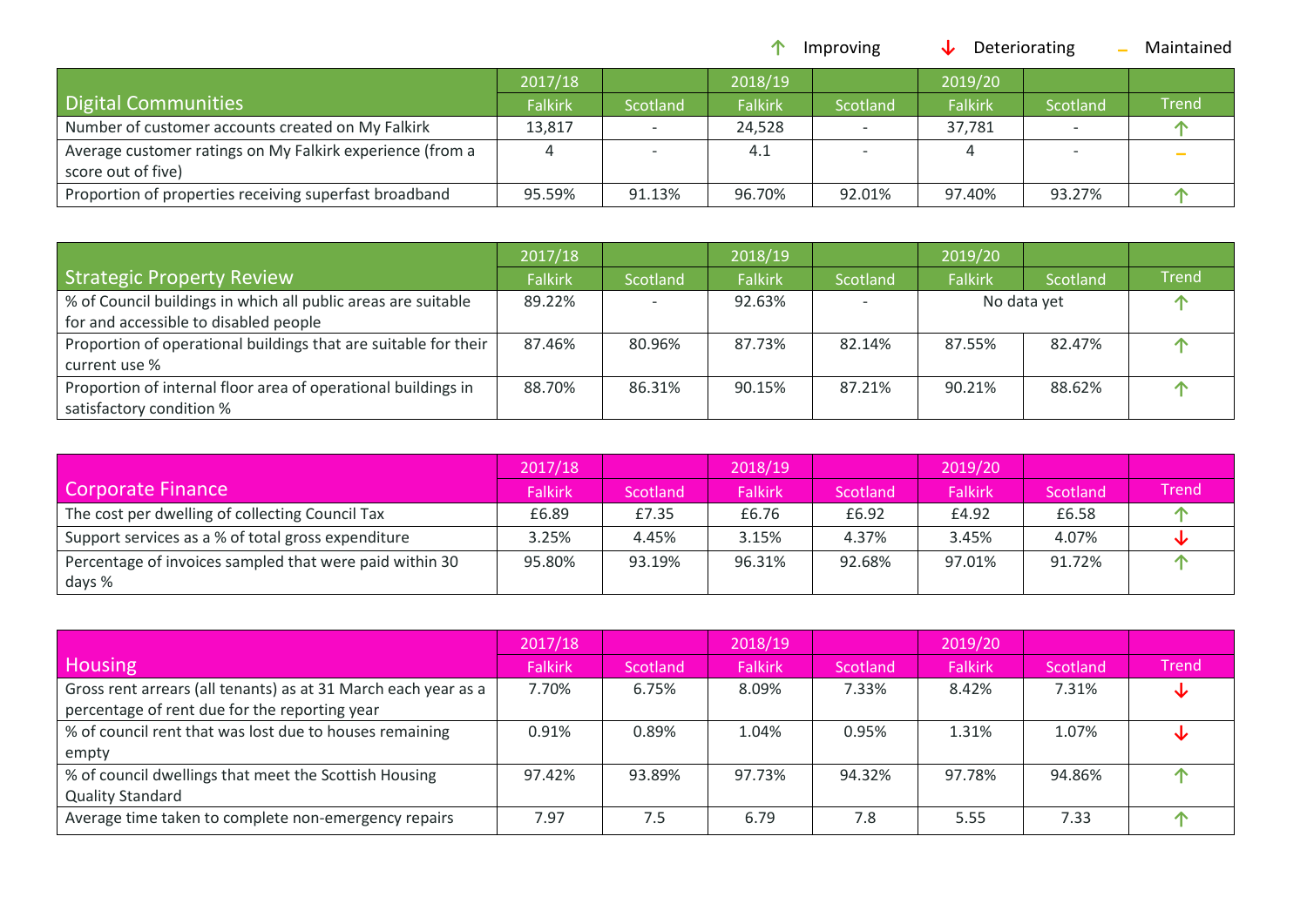|                                                                            |                |           | $\bigwedge$    | Improving | Deteriorating<br>◡ | Maintained |              |
|----------------------------------------------------------------------------|----------------|-----------|----------------|-----------|--------------------|------------|--------------|
|                                                                            | 2017/18        |           | 2018/19        |           | 2019/20            |            |              |
| Environment                                                                | <b>Falkirk</b> | Scotland  | <b>Falkirk</b> | Scotland  | <b>Falkirk</b>     | Scotland   | <b>Trend</b> |
| Net cost of Waste collection per premise                                   | £66.53         | £65.98    | £64.46         | £67.21    | £54.15             | £68.77     | $\sqrt{N}$   |
| Net waste disposal cost per premises                                       | £80.06         | £98.42    | £77.51         | £97.37    | £64.58             | £98.65     | $\sqrt{2}$   |
| Cost of street cleaning per 1,000 population                               | £13,202        | £15,551   | £14,721        | £14,840   | £14,445            | £15,440    |              |
| Cost of trading standards and environmental health per<br>1,000 population | £21,332        | £22,416   | £21,760        | £20,759   | £18,006            | £19,722    | $\bigwedge$  |
| Cost of trading standards per 1,000 population                             | £6,623.67      | £5,889.80 | £7,066.37      | £5,890.11 | £6,749.95          | £5,951.53  | ∿            |
| Cost of environmental health per 1,000 population                          | £15,734.       | £15,495.  | £15,225.       | £14,869.  | £11,256.           | £13,771.   | 个            |
| % of total household waste that is recycled                                | 55.90%         | 45.60%    | 50.80%         | 44.70%    | 53.02%             | 44.85%     | ◡            |

|                                                              | 2017/18        |          | 2018/19        |                 | 2019/20 |          |              |
|--------------------------------------------------------------|----------------|----------|----------------|-----------------|---------|----------|--------------|
| <b>Human Resources</b>                                       | <b>Falkirk</b> | Scotland | <b>Falkirk</b> | <b>Scotland</b> | Falkirk | Scotland | <b>Trend</b> |
| Sickness absence days per teacher                            | 4.49           | 5.93     | 4.68           | 6.21            | 4.88    | 6.4      |              |
| Sickness Absence Days per Employee (excluding teachers)      | 11.24          | 11.41    | 10.43          | 11.49           | 11.64   | 11.93    |              |
| Percentage of the highest paid 5% employees who are<br>women | 48.83%         | 54.60%   | 49.33%         | 55.79%          | 48.55%  | 56.74%   |              |
| The gender pay gap                                           | 4.05%          | 3.93%    | 5.19%          | 3.96%           | 4.60%   | 3.42%    |              |

|                                                                                   | 2017/18        |          | 2018/19    |            | 2019/20        |            |       |
|-----------------------------------------------------------------------------------|----------------|----------|------------|------------|----------------|------------|-------|
| <b>Culture &amp; Leisure</b>                                                      | <b>Falkirk</b> | Scotland | Falkirk    | Scotland   | <b>Falkirk</b> | Scotland   | Trend |
| Cost per attendance of sport and leisure facilities (including<br>swimming pools) | £4.44          | £2.85    | £4.32      | £2.61      | £3.89          | £2.71      | ∧     |
| % of adults satisfied with leisure facilities                                     | 77.33%         | 74.00%   | 74.33%     | 71.43%     | 72.67%         | 70.10%     |       |
| Cost per visit to libraries                                                       | £4.14          | £2.17    | £4.08      | £2.05      | £5.58          | £2.00      | ◡     |
| % of adults satisfied with libraries                                              | 76.00%         | 74.67%   | 69.30%     | 72.37%     | 69.97%         | 72.37%     | ₩     |
| Cost per visit to museums and galleries                                           | £10.21         | £3.66    | £7.90      | £3.47      | £7.64          | £3.27      | ∧     |
| % of adults satisfied with museums and galleries                                  | 59.00%         | 70.00%   | 53.13%     | 69.30%     | 58.80%         | 69.30%     | ∿     |
| Cost of Parks and Open Spaces per 1,000 of the Population                         | £20,814.51     | £20,764  | £18,062.04 | £20,139.11 | £17,844.49     | £20,107.08 | ∿     |
| % of adults satisfied with parks and open spaces                                  | 88.67%         | 86.00%   | 82.33%     | 84.83%     | 80.00%         | 83.50%     | ∿     |